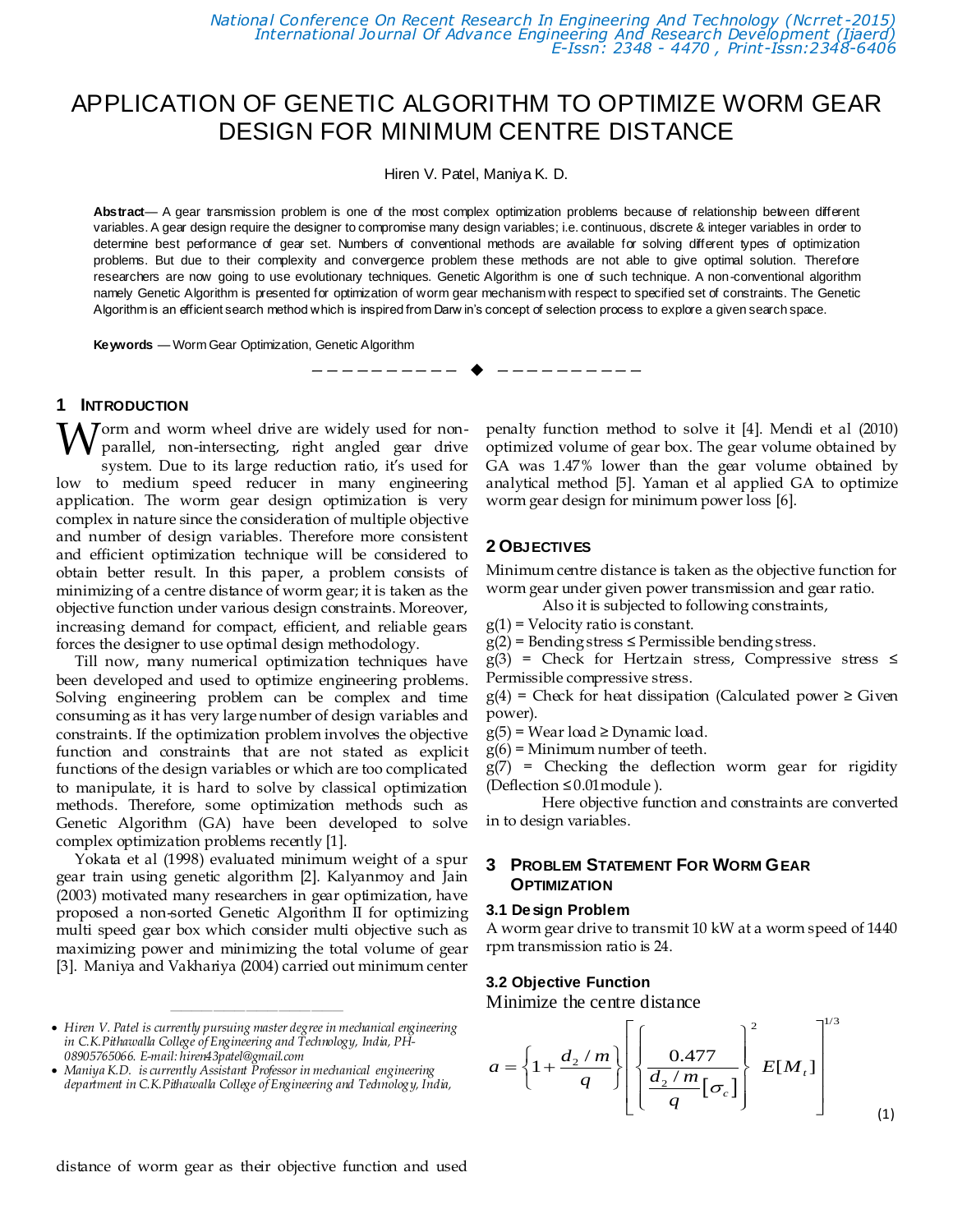# **3.3 DESIGN CONSTRAINTS**

Subjected to constraints,  $g_1 = i = 24$  (2)  $\times 10^6 \times P_{kw} (k_s)$ 

$$
g_1 = t = 24
$$
\n
$$
g_2 = [\sigma_b] \ge \frac{6.08 \times 10^6 \times P_{kw}}{mbyN_2 d_2} \left(\frac{k_s}{k_v}\right)
$$
\n
$$
g_3 = \sigma = \left(\frac{d_2/m + q}{k_v}\right)^{1.5} \left(\frac{0.477q}{m}\right), \sqrt{E[M]} < [\sigma]
$$
\n(2)

$$
mbyN_{2}d_{2} \t(k_{v})
$$
\n(3)  
\n
$$
g_{3} = \sigma_{c} = \left(\frac{d_{2}/m + q}{q \times a}\right)^{1.5} \left\{\frac{0.477q}{d_{2}/m}\right\} \sqrt{E[M_{i}]} \leq [\sigma_{c}]
$$
\n(4)  
\n(5)

$$
g_4 = \frac{0.02899a^{1.7}}{i+5} \ge P_{kw}
$$
 (5)

$$
t+3
$$
\n
$$
g_5 = d_2 bk_w \ge \left(\frac{6 + V_2}{6}\right) \frac{2M_t}{d_2}
$$
\n(5)

$$
g_6 = \frac{d_2}{m} \left(\frac{1}{i} + 1\right) - 40 \ge 0\tag{7}
$$

$$
s_{6} \t m (i1)10 = 0
$$
\n(7)  
\n
$$
g_{7} = \delta = \frac{\left[ (11m + 0.06d_{2}) \right]^{3} \sqrt{\left( F_{t} \tan \gamma \right)^{2} + \left( F_{t} \tan \alpha \right)^{2}}}{48E \frac{\pi [qm - 2.4m]^{2}}{64}} \leq [0.01m]
$$
\n(8)

$$
g_8 = m > 0 \tag{9}
$$

$$
g_9 = d_2 > 0 \tag{10}
$$

# **4 SIMPLIFIED OBJECTIVE FUNCTION**

The objective function and design constraints are converted in the form of axial module (m) and diameter of worm wheel (d2) with various input parameters as shown in Table: 1.

| TABLE <sub>1</sub>      |
|-------------------------|
| <b>INPUT PARAMETERS</b> |

| <b>Parameters</b>                                 | <b>Values for</b><br>Worm Gear<br>drive |
|---------------------------------------------------|-----------------------------------------|
| Power Transmitted $(P_{Kw})$                      | 10                                      |
| Transmission Ratio (i)                            | 24                                      |
| Input Speed $(N_1)$                               | 1440                                    |
| Normal Pressure Angle of worm<br>wheel $(\phi_n)$ | $20^0$                                  |
| Worm material                                     | $C-45$                                  |
| Worm wheel material                               | Bronze(sand)                            |
| Initially value of form factor $(q)$              | 11                                      |

Minimize  $f(x)$  = 65.09  $(11+d_2/m)(m/d_2)^{0.666}$  $f (x) = 65.09 (11 + d<sub>2</sub>/m) (m/d<sub>2</sub>)<sup>0.666</sup> (11)$ Subjected to,

$$
g_1(X) = \frac{d_2}{m} - 48 = 0\tag{12}
$$

$$
g_2(X) = \frac{164165.04}{m^2 d_2} (6 + 0.1508 m) -78 \le 0
$$
\n(13)

$$
g_3(X) = 6081.62 \frac{m}{d_2} - 159 \le 0
$$
\n(14)

$$
a_2
$$
\n(14)\n
$$
g_4(X) = 32501.46 - (d_2 + 11m)^{1.7} \le 0
$$
\n(15)\n
$$
g_5(X) = 16289.11(6 + 0.1508m) - 8.25m^2 d_2 \le 0
$$
\n(16)

$$
g_5(X) = 16289.11(6 + 0.1508m) - 8.25m^2 d_2 \le 0
$$
 (16)

$$
g_6(X) = 40 - 1.041 \frac{d_2}{m} \le 0
$$
\n(17)

$$
m
$$
(17)  

$$
g_7(X) = \frac{3.14(11m + 0.06d_2)^3}{5400.45d_2m^4} - 0.01m \le 0
$$
(18)

$$
g_8 = m > 0 \tag{19}
$$

$$
g_9 = d_2 > 0 \tag{20}
$$

## **5 GENETIC ALGORITHM**

Genetic algorithms are based on the strategy of model development based on genetic evolution mechanisms based on Darwinian Theory for selection process to explore a given search space.

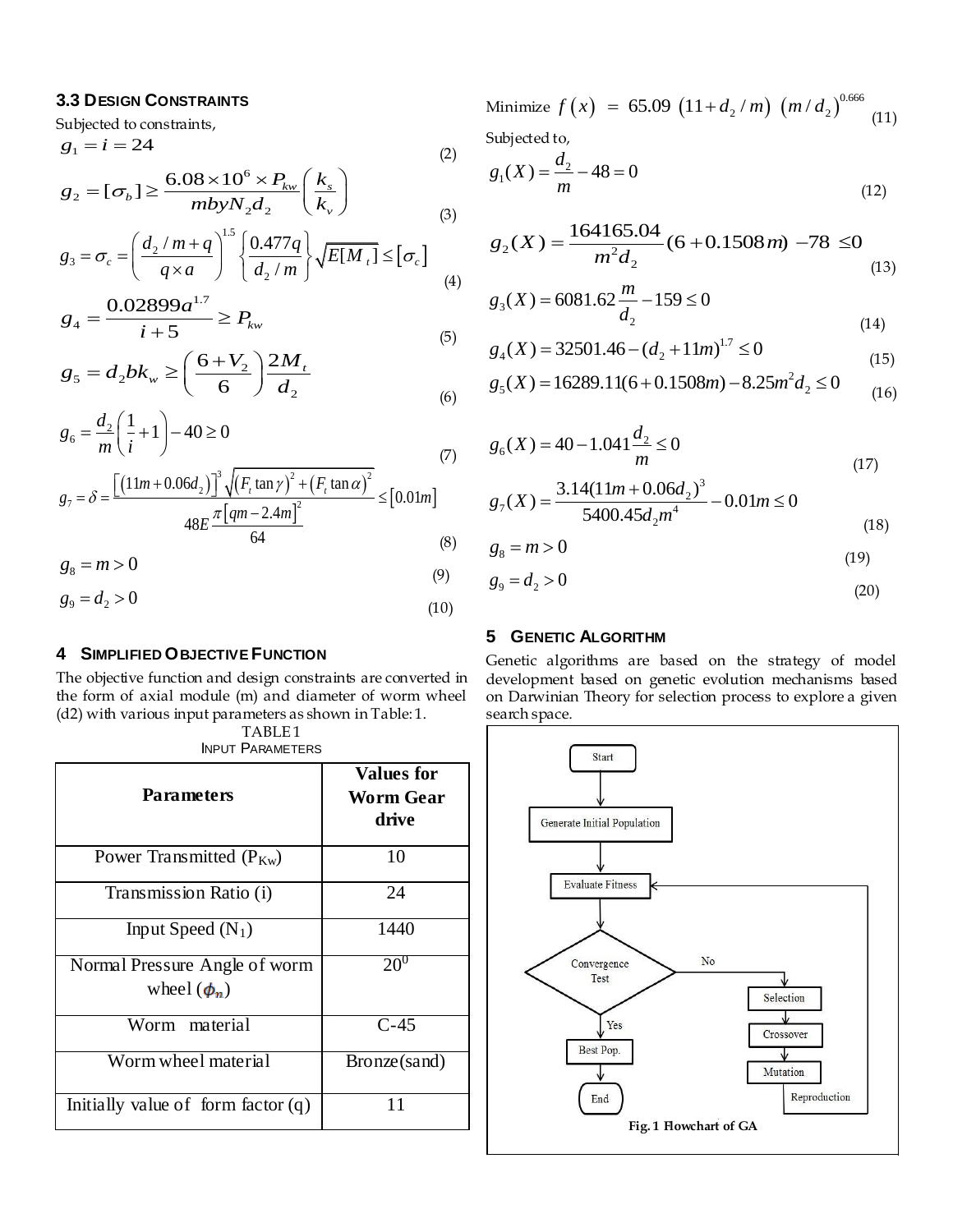The algorithm is provided with a set of possible solutions (represented by chromosomes) termed a population. Solutions from one population are taken and used to form a new population. This is motivated by a hope that the new population will perform better than its predecessors. Solutions chosen to form new solutions (offsprings) are selected based on their fitness – the more suitable they are, the better their chances of being reproduced. This process of selection is repeated till some predetermined condition based on, for instance, the number of populations or improvement of the best solution, is satisfied [7]. Procedure for solving the discrete optimization problem mentioned using GA is illustrated in Figure 1.

## 5**.1 GENETIC OPERATORS**

The genetic algorithm requires the design variables of the optimization problem to be coded. Binary coding, as a finite length strings, is generally used although other coding schemes have been used. These strings are represented as chromosomes. Every design variable has its specified range  $X_L$   $X \leq X_U$ . The continues design variable can be represented as ε. The number of the digits in the binary strings, l, is estimated from the Eq. (21) [8].

$$
2^{l} \ge \left(\frac{X_{U} - X_{L}}{\varepsilon}\right) + 1\tag{21}
$$

Where,  $X_L$  and  $X_U$  are the upper and lower bound for design variables, respectively. The design variables are coded into the binary digit {0, 1}. The physical value of the design variables can be computed from the Eq. (22).

$$
\left(\frac{X_U - X_L}{(2^l - 1)}\right)d + X_L
$$
\n(22)

In order to find out population size, Eq. (14) is suggested. *l* represented the chromosome length in the Eq. (23).

> *Population Size* =  $1.65 * 2^{0.21 * l}$ (23)

Selection is the first genetic operator. Fitness function is evaluated for each individual in the population and at least two individuals with low fitness function are selected to form next generation. Crossover is the second genetic operator that allows producing offspring by recombining the chromosomes of two individuals (Table 3). Mutation is the third genetic operator allowing creating a new individual by changing 0 to 1 or changing 1 to 0. Each bit of each individual is possible subject to mutation.



TABLE<sub>2</sub> DESIGN VARIABLES

| <b>Design Variables</b> |                                |                         |           |  |
|-------------------------|--------------------------------|-------------------------|-----------|--|
| Symbol                  | Specification                  | Interval                | Precision |  |
| $d_2$                   | Diameter of Worm<br>wheel (mm) | 200≤d <sub>2</sub> ≤600 |           |  |
| m                       | Module (mm)                    | 4≤m≤9                   | በ 1       |  |

TABLE 3 CROSSOVER FOR BINARY REPRESENTED DESIGN VARIABLES

| Crossover   |                   |
|-------------|-------------------|
| Parent 1    | 11001000 00000100 |
| Parent 2    | 11101011 00101010 |
|             |                   |
| offspring 1 | 1100101100101010  |
| offspring 2 | 1110100000000100  |

TABLE 4 **MUTATION** 

| Mutation                        |                  |
|---------------------------------|------------------|
| Individual gene before mutation | 1100101100101010 |
| New individual gene after muta- | 1100101110101010 |
| tion                            |                  |

## **6. RESULTS AND DISCUSSION**

MATLAB program is developed to solve above problem using optimization methods which discussed in the above topics and following results are carried out.

On the center distance according that variable center distance is changed so it is necessary to find out pairs of module and diameter which satisfy all constraints and according to that worm gear design has been done.